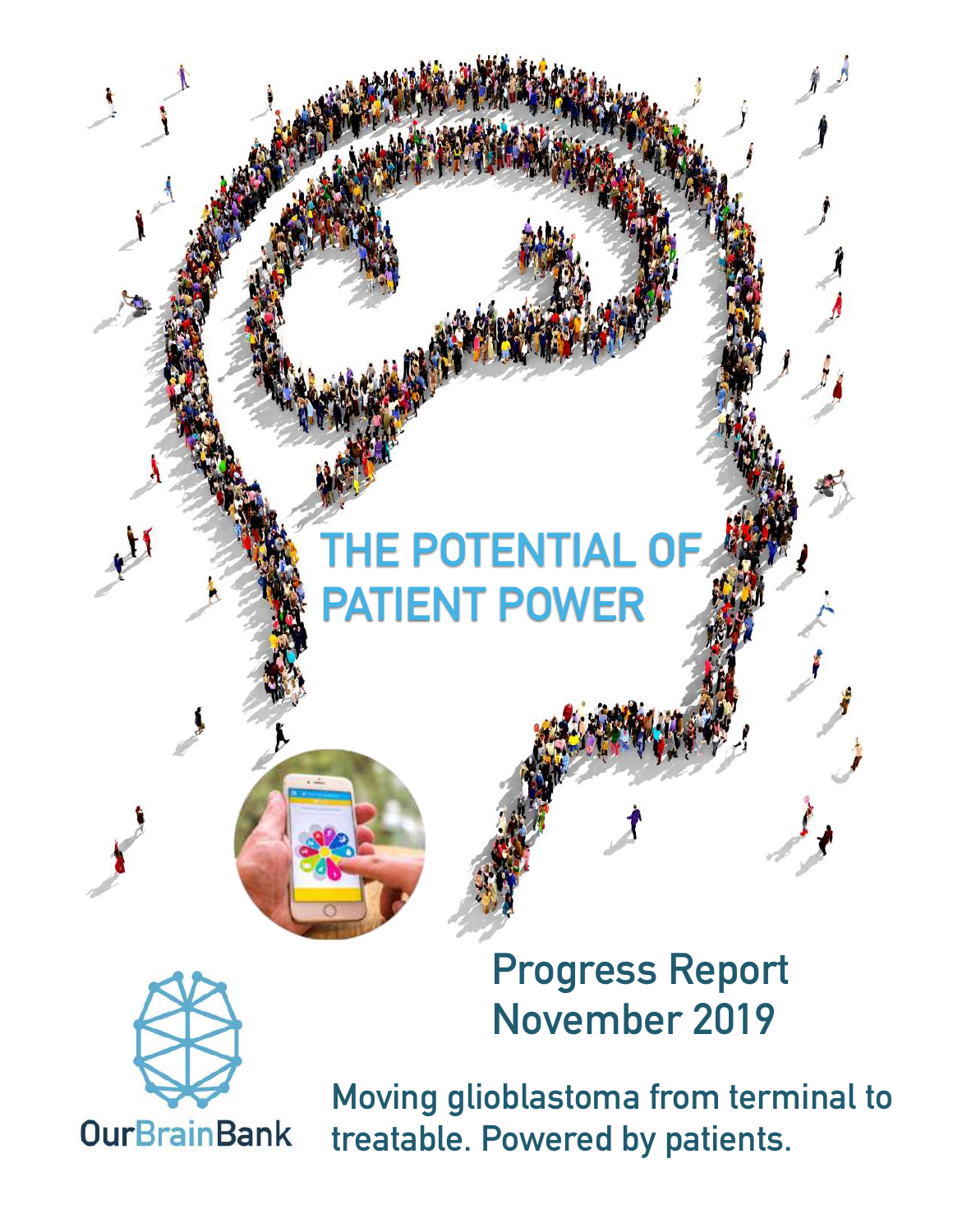©2019 OurBrainBank

OurBrainBank is a registered nonprofit 501(c)3 #82-2307232. UK Charity #1184699 IRB-approved app is US only, expanding soon

[OurBrainBank.org](http://OurBrainBank.org) Facebook.com/OurBrainBank + Facebook.com/groups/OurBrainBank Twitter.com/OurBrainBank YouTube.com/c/OurBrainBankForGlioblastoma Instagram.com/OurBrainBankForGlioblastoma GoFundMeCharity/OurBrainBankForGlioblastoma Linkedin.com/company/OurBrainBank

info@OurBrainBank.org

OurBrainBank, Inc. P.O.Box 835 Telluride, CO 81435-0835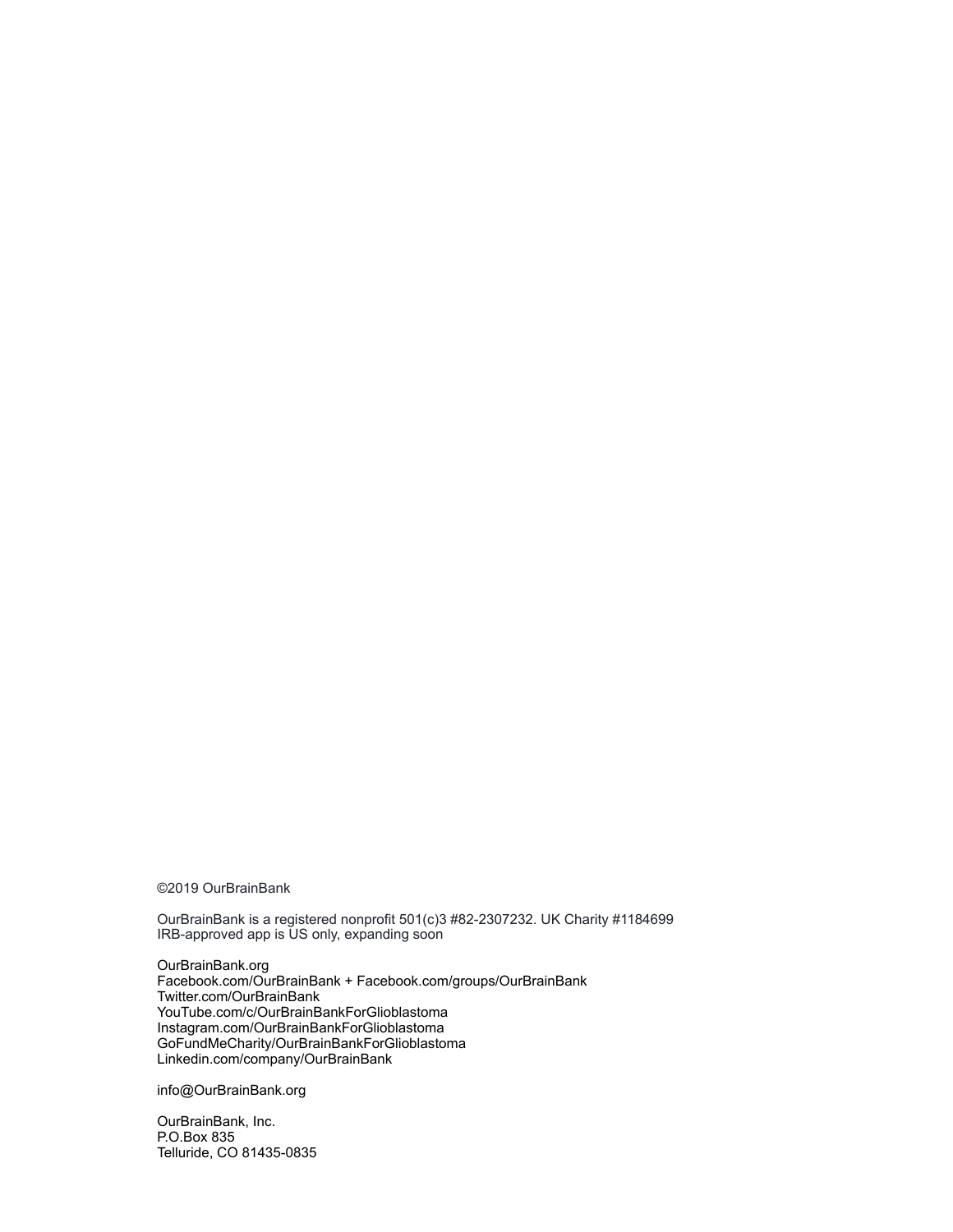## **THE POTENTIAL OF PATIENT POWER**

## **Our achievements, our goals**

OurBrainBank was launched nearly two years ago by, with and for people living with glioblastoma. Our mission was clear: to see if a human-centered approach to tackling GBM could help people with the disease now, and in the future. Two years is a long time for a newly diagnosed GBM patient, longer than median survival. OurBrainBank has made those two years count.

## *OurBrainBank is an innovative, patient-led movement designed to move glioblastoma from terminal to treatable, powered by patients.*

OurBrainBank secured IRB approval and 501(c)3 status in early 2018. Our app went live in March 2018. Since then, we've recruited 530+ people to our app, collected 10,700+ data points, and added 1000+ members to our community.

Our global community is patients, care-givers, and loved ones whose lives have been affected by the deadliest of brain cancers — with the diagnosis typically coming as a life-changing shock.

The power of this shared experience is immense: it drives us forward and gives us direction as we assess what we've learned, building on our successes and branching out into new territories.

Our key initial tool is the OurBrainBank app that allows patients to track their symptoms and donate their de-identified data to research.



*Post on National Glioblastoma Day, July 17, 2019*

Patients love the way the app empowers them as individuals, and they want more: there's a real desire to connect with other patients, and to support each other with critical information about treatments, surgeries and strategies.

OurBrainBank conducted a survey for the first national #GBM Awareness Day to establish principles to reform the standard of care in GBM treatment. We received 400+ responses in less than a week.

Patients are overwhelmingly in favor of patient-centered changes to treatment protocols (including mandatory second opinions, genetic testing, psychological support, and fast turnaround of MRI results). The collective strength of these reactions is the springboard for our new program: OBB **Engage**. We're collaborating with patients, and other brain cancer nonprofits, to identify global principles for a GBM patient charter, to be launched in early 2020.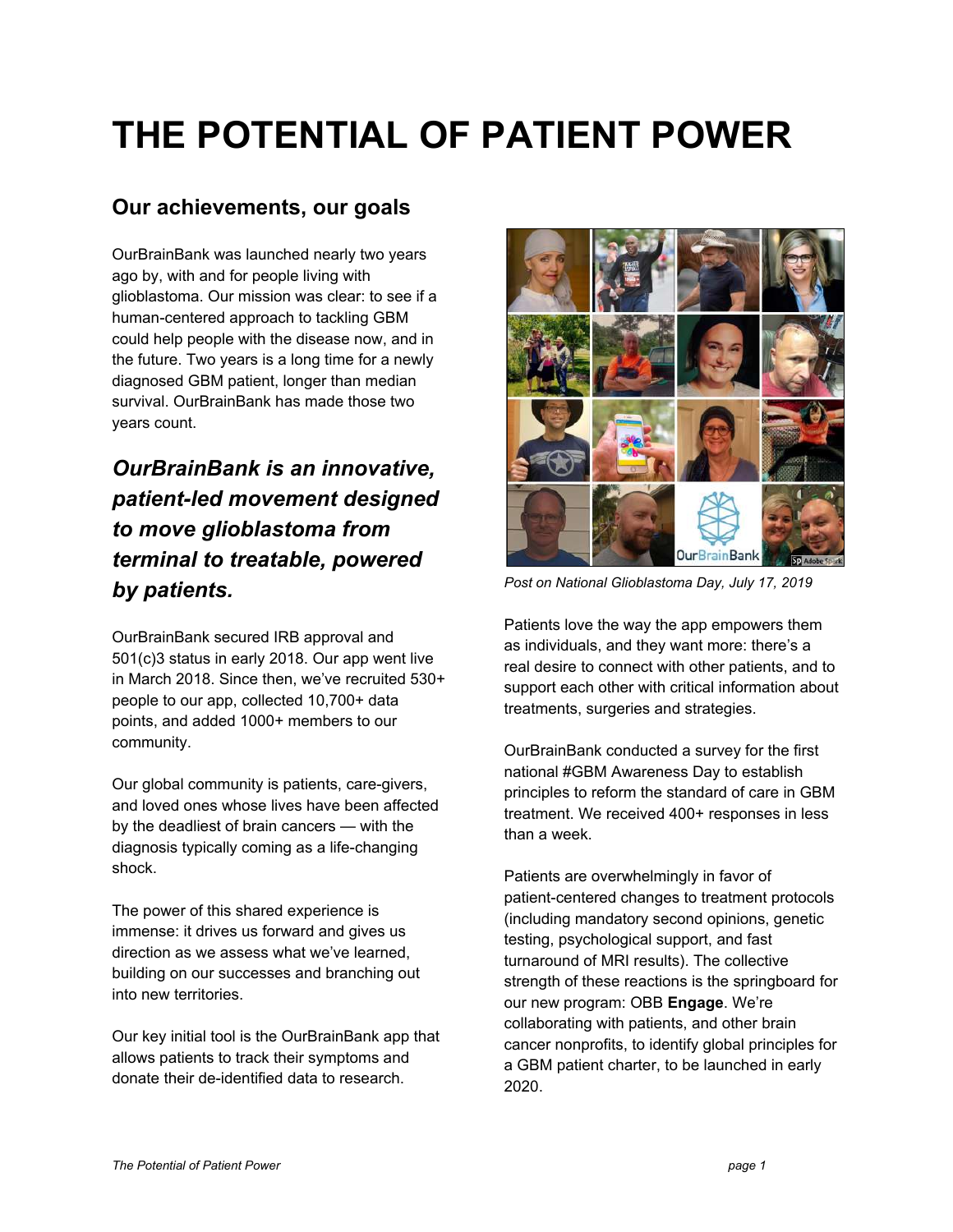Recent studies reveal that symptom tracking improves quality of life and has the potential to extend survival. This powerful research supports our self-tracking methodology and helps us assess and improve our app.

In the busy world of clinical care, there's often a gap between patients and doctors — we're working to close that gap, empowering patients to be collaborators in their healthcare.

We've had great success recruiting patients, and our focus is now on retaining their active input. In symptom-tracking studies, patients are required to share their self-tracked data with their medical teams — that data has immediate value, and treatments are adjusted accordingly.

While we encourage our app-users to share their data, not everyone is doing this, and without feedback, interest wanes.

As motivation, we offer a 100 Day Certificate (signed by Fabio Iwamoto MD, Deputy Director

Neuro-Oncology at Columbia University and Chair of our Medical Advisors, Bruce Hellman, CEO of uMotif, designer of our app, and OBB TechnicalAdvisor, and Jessica Morris, Founder and Chair of OBB) plus a beautiful pin badge by designer Diana Kane.

Our new program, OBB **Explore**, works to meet the demand from scientists who want to use the data we've collected to drive progress in the field, as well as the demand from doctors and patient groups in other countries who want to bring the app to their communities.

We're pleased that doctors in the US, UK, Australia and Singapore are including our app in their studies and trials, bringing hundreds of new users to our app, and to our growing, global community.

Our app will go live in the UK on December 3rd 2019, when we launch OurBrainBank UK with a pro bono ad campaign including large-scale digital billboards in London's city center.

Another of our surveys revealed a gap between patients and clinical trials. The vast majority of our GBM community believes that trial enrollment has the potential to improve outcomes, but had not been offered a trial. A brand new venture, OBB **Empower**, will focus exclusively on matching GBM patients with clinical trials.

Each member of our community is a collaborator; each shares the desire for better understanding, better treatments, better outcomes. We are listening and we are learning. We are working together, growing in strength and in number, to achieve our mission: **to move GBM from terminal to treatable, powered by patients**.



*OurBrainBank Founder, Jessica Morris*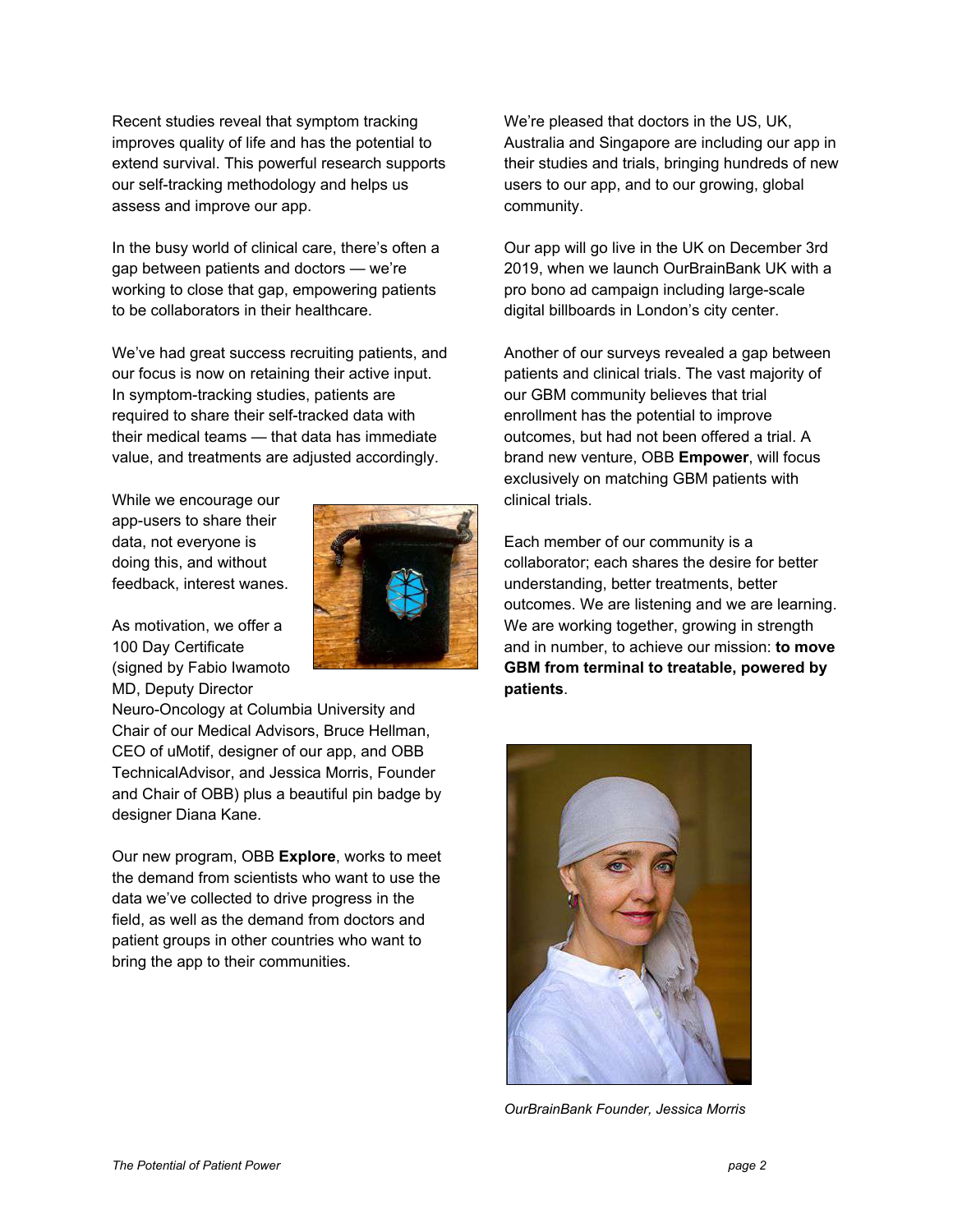## **Our data**

A smartphone-based symptom assessment (OurBrainBank) for subjects with glioblastomas Jessica Morris, Kelli Duprey, Bruce Hellman, Jacob Ellen, Lakshmi Nayak, Fabio Iwamoto **Background Methods Results** 512 patients (255M, 257W)  $\bullet$ Parameters most commonly Self-reports from patients • Recruitment was mostly Median age 50 (18-83) tracked done monthly or every few through social media, (sleep quality, exercise, mood + **Time from GBM diagnosis** months in the doctor's office word-of-mouth. fatigue were mandatory for all) < 1yr: 53% have several limitations. · Parameters such as sleep 1-2 years: 25% including poor recall, underquality, exercise, mood, and 2-5 years: 19% or over-reporting of events, fatigue were captured in all. among other biases. · Patients were allowed to > 5 years: 3% **Total number of motifs** We developed a glioblastoma pick 6 other relevant specific app (OurBrainBank) submitted: 10,828 parameters. using a platform designed by Most patients found Here we report analyses uMotif, which was previously symptom tracking from March 2018 - Nov 2019. used in other conditions but useful(average rating · Symptoms tracked informed has been customized for of 7 in 0-10 scale) by survey of 512 GBM patients. glioblastoma. • All data is sent to a HIPPA compliant database. Figures · Subjects can view or export their own data as well. • This study was initiated and led by patients with **Ee** Track Symp glioblastomas who are active on social media. **Conclusions**  $\Box$  Diary This is the first app for symptom **Methods** tracking developed for and by patients with glioblastomas. This is an IRB-approved study This is a grassroots organization (New England IRB). View My Data developed and run by glioblastoma Inclusion criteria included: Share My Data patients with the objective of • age 18 years or older capturing the patient experience with significant more granularity to · diagnosis of improve outcomes.<br>This study is ongoing and the next glioblastoma **ility Test** • English-speaking subject steps are: • to accrue more patients

- · availability of a smartphone or tablet with iOS or Android
- · All patients provided electronic informed consent.

*Updated version of the poster presented by Dr. Fabio Iwamoto of Columbia University at SNO 2018*

Screen shots of the app tracking capabilities and the

'petal' motifs

to expand internationally

to advocate for improved standard of care protocols

**Contact details:** 

info@ourbrainbank.com www.ourbrainbank.com

to integrate into clinical trial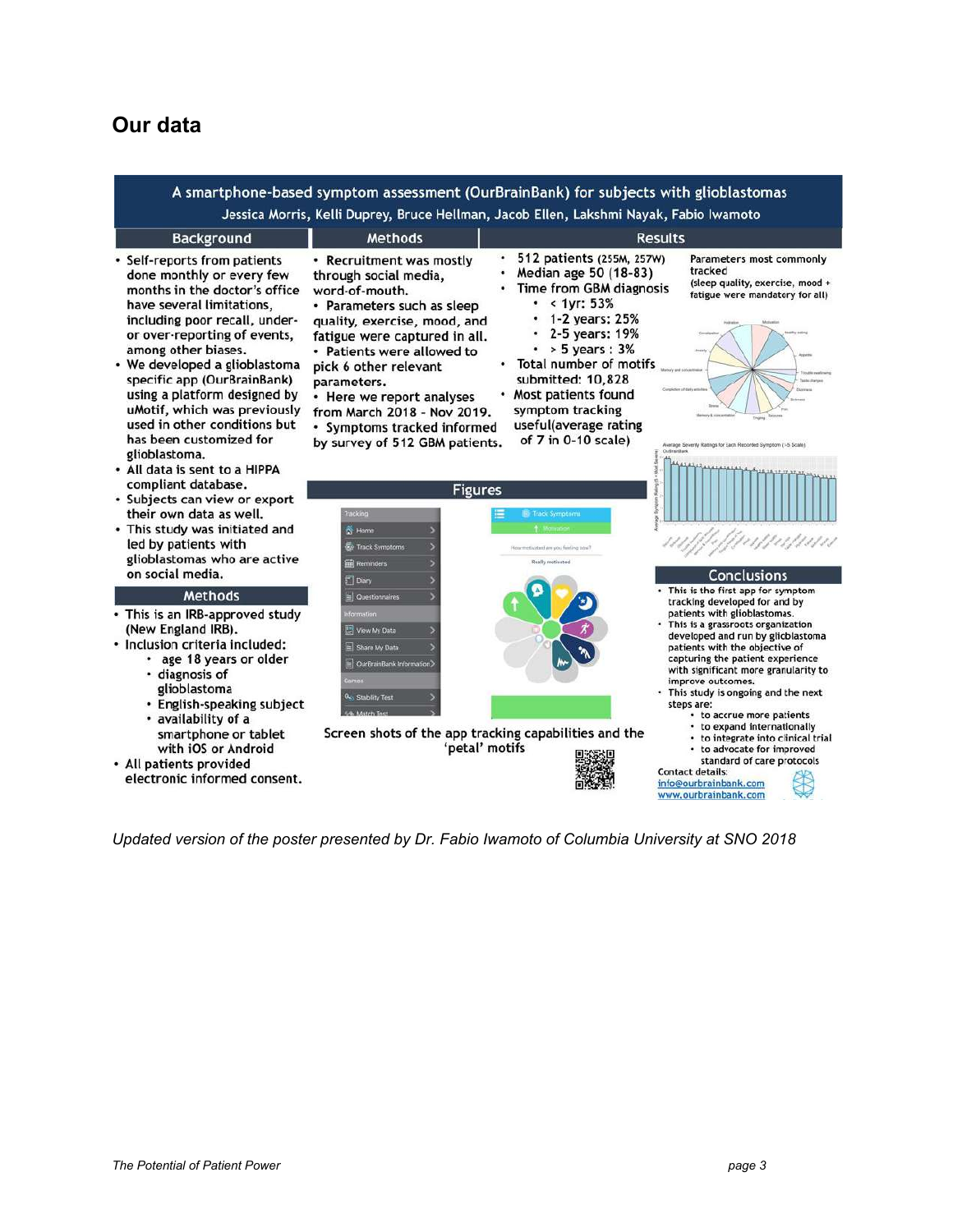### **Our approach**

A patient-centered approach to medicine is increasingly considered best practice. Symptom tracking is central to this approach.

> S*hifting conventional thought on glioma is important because, more so than in many other types of cancer, symptoms of the disease play a key part in the disease process. 1 —* Terri Amstrong, Senior Investigator at the Center for Cancer Research Neuro-Oncology Branch of the National Cancer Institute, and OBB MedicalAdvisor

The OBB app is a self-tracking tool which enables GBM patients to provide evidence-based information to their medical teams — vital when the time between visits is weeks, often months.

Research shows that cancer patients who self-track and share their health data could have better outcomes and survival rates.

The formative symptom-monitoring study led by Ethan Basch, (presented at ASCO 2017) concluded that clinical benefits are associated with symptom self-reporting in cancer patients<sup>2</sup>.

Another study conducted by health sciences researcher Lisa Barbera at the University of Calgary (presented at ASCO 2019) revealed similar results.

*There is a strong argument to be made for using these measures (self-reporting) in routine care... this idea, that we have to change how we do our assessments with patients, is paradigm-shifting. 3*

*—* Lisa Barbera, University of Calgary

Jeffrey Wefel PhD, Associate Professor and Neuropsychology Section Chief in the Department of Neuro-Oncology, University of Texas MD Anderson Cancer Center, conducted a study on GBM patients, the results of which "suggest that routine neuropsychological assessment of mood and cognition may help refine prognosis and facilitate initiation of psychological and cognitive interventions, which can improve patient quality of life." 4

> *Many medical centers and individuals throughout the neuro-oncology community are looking for ways to integrate patient-based symptom reporting into clinical workflows. It is critical to make patients a partner in their choices.*

*—* Jeffrey Wefel to Jessica Morris

3

4

#### [https://www.researchgate.net/publication/33060](https://www.researchgate.net/publication/330608268_Depressive_symptoms_and_executive_function_in_relation_to_survival_in_patients_with_glioblastoma) 8268 Depressive symptoms and executive fu nction in relation to survival in patients with [glioblastoma](https://www.researchgate.net/publication/330608268_Depressive_symptoms_and_executive_function_in_relation_to_survival_in_patients_with_glioblastoma)

1

2

- [https://www.nature.com/articles/d41586-018-067](https://www.nature.com/articles/d41586-018-06706-5) [06-5](https://www.nature.com/articles/d41586-018-06706-5)
- [https://meetinglibrary.asco.org/record/147027/ab](https://meetinglibrary.asco.org/record/147027/abstract) **[stract](https://meetinglibrary.asco.org/record/147027/abstract)**

[https://www.washingtonpost.com/health/for-som](https://www.washingtonpost.com/health/for-some-cancer-patients-monitoring-symptoms-can-extend-their-lives/2019/11/01/81f438a6-de31-11e9-8dc8-498eabc129a0_story.html?fbclid=IwAR1HCeuJkHqZkN-DT2GlmkedidbIYsj28R2XPlkemfZbgyhWNuqv4K4zfH0) [e-cancer-patients-monitoring-symptoms-can-ext](https://www.washingtonpost.com/health/for-some-cancer-patients-monitoring-symptoms-can-extend-their-lives/2019/11/01/81f438a6-de31-11e9-8dc8-498eabc129a0_story.html?fbclid=IwAR1HCeuJkHqZkN-DT2GlmkedidbIYsj28R2XPlkemfZbgyhWNuqv4K4zfH0) [end-their-lives/2019/11/01/81f438a6-de31-11e9-](https://www.washingtonpost.com/health/for-some-cancer-patients-monitoring-symptoms-can-extend-their-lives/2019/11/01/81f438a6-de31-11e9-8dc8-498eabc129a0_story.html?fbclid=IwAR1HCeuJkHqZkN-DT2GlmkedidbIYsj28R2XPlkemfZbgyhWNuqv4K4zfH0) [8dc8-498eabc129a0\\_story.html?fbclid=IwAR1H](https://www.washingtonpost.com/health/for-some-cancer-patients-monitoring-symptoms-can-extend-their-lives/2019/11/01/81f438a6-de31-11e9-8dc8-498eabc129a0_story.html?fbclid=IwAR1HCeuJkHqZkN-DT2GlmkedidbIYsj28R2XPlkemfZbgyhWNuqv4K4zfH0) [CeuJkHqZkN-DT2GlmkedidbIYsj28R2XPlkemfZ](https://www.washingtonpost.com/health/for-some-cancer-patients-monitoring-symptoms-can-extend-their-lives/2019/11/01/81f438a6-de31-11e9-8dc8-498eabc129a0_story.html?fbclid=IwAR1HCeuJkHqZkN-DT2GlmkedidbIYsj28R2XPlkemfZbgyhWNuqv4K4zfH0) [bgyhWNuqv4K4zfH0](https://www.washingtonpost.com/health/for-some-cancer-patients-monitoring-symptoms-can-extend-their-lives/2019/11/01/81f438a6-de31-11e9-8dc8-498eabc129a0_story.html?fbclid=IwAR1HCeuJkHqZkN-DT2GlmkedidbIYsj28R2XPlkemfZbgyhWNuqv4K4zfH0)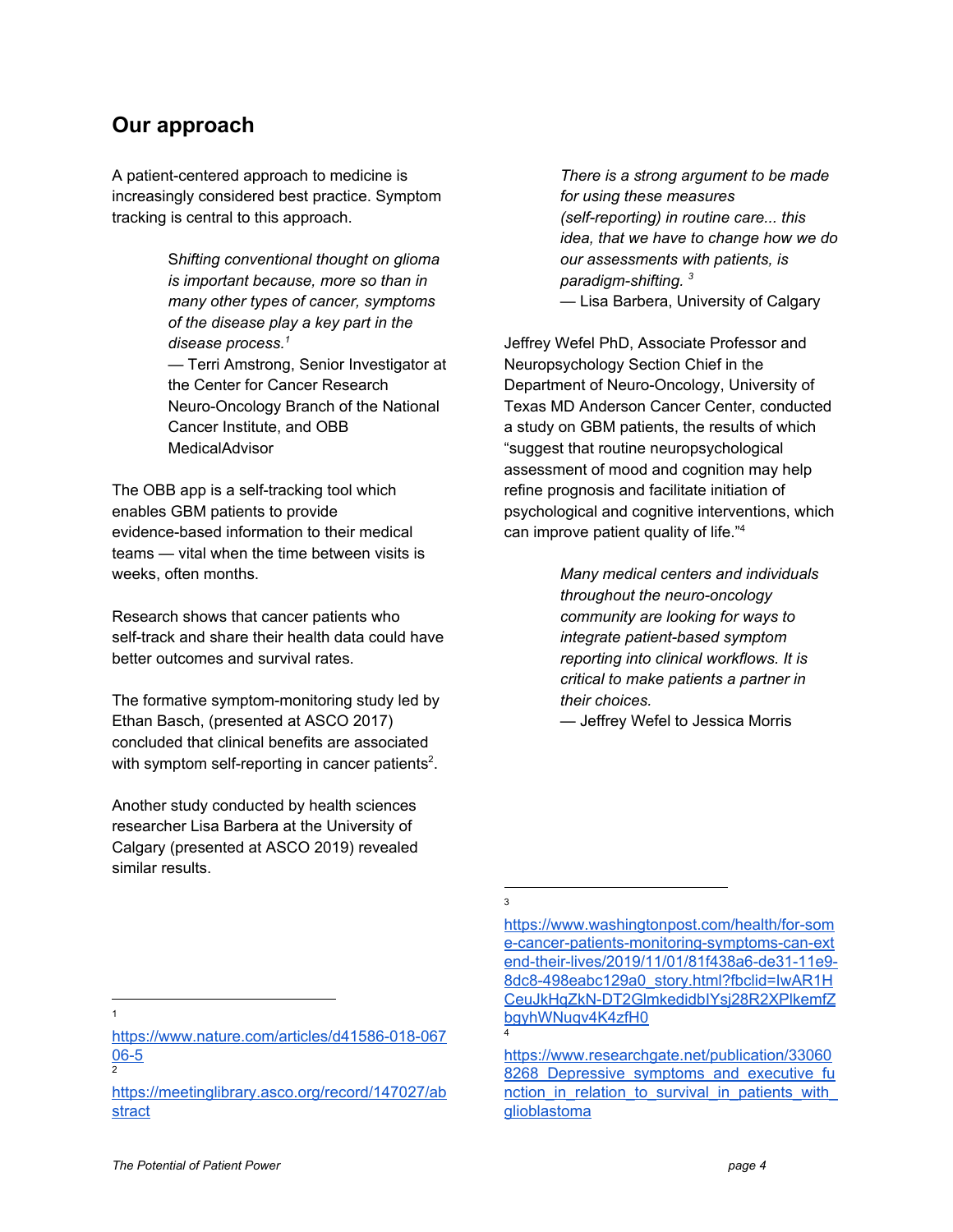## **Our community**

*Our online community is active, engaged and growing!*

Patients and caregivers engage on a daily basis, supporting each other, sharing advice, information and insights.

OurBrainBank Voices live video chats focus on relevant issues such as access to trials, keto diet, health insurance. Many chats are hosted by experts in the field — some living with GBM themselves.

Our community also represents a significant portion of the GBM community at large — a ready-made patient pool for researchers offering the potential to speed up trial recruitment.

#### **Social media stats, analytics, and recruitment numbers**

- [Twitter.com/ourbrainbank](https://twitter.com/ourbrainbank): 766 followers
- [Facebook.com/OurBrainBank](https://www.facebook.com/OurBrainBank/) (page): 1007 followers; 100+ fundraisers
- [Facebook.com/groups/OurBrainBank](https://www.facebook.com/groups/OurBrainBank/) (group): 729 members
- [YouTube.com/c/OurBrainBankForGlioblastoma:](https://www.youtube.com/c/ourbrainbankforglioblastoma) 142 followers, 27 videos
- [Instagram.com/OurBrainBankForGlioblastoma:](https://www.instagram.com/ourbrainbankforglioblastoma/) 232 followers
- **OurBrainBank Voices/Patient Advisors: 25**

#### **Twitter**

| Analytics<br>Audiences<br>Events<br>Home<br>Tweets                                                                                                                                                                  | More $\vee$                                                                                                                                                                                                                                                                                             | OurBrainBank v        | Sign up for Twitter Ads           |
|---------------------------------------------------------------------------------------------------------------------------------------------------------------------------------------------------------------------|---------------------------------------------------------------------------------------------------------------------------------------------------------------------------------------------------------------------------------------------------------------------------------------------------------|-----------------------|-----------------------------------|
| Top Tweet earned 12.3K impressions<br>Good morning to the first ever #GBMDay!                                                                                                                                       | Top mention earned 176 engagements<br>jessicamorris<br>@jessicamorris - Jul 17<br>Today is #GBMDay in the US. 3 1/2 yrs my<br>life flipped w diagnosis of #glioblastoma.<br>I've turned my terror and anger into<br>Courbrainbank using power of patients to<br>rid the world of this horrible disease. | <b>Tweets</b><br>69   | <b>Iweet impressions</b><br>51.1K |
| Let's honor those who've passed, and<br>redouble our efforts to extend lives and rid<br>the world of this horrible disease. Together<br>we can, must, will overcome!<br>#patientpower #btsm #BeatCancer #OBB<br>100 |                                                                                                                                                                                                                                                                                                         | Profile visits<br>485 | Mentions<br>58                    |
|                                                                                                                                                                                                                     |                                                                                                                                                                                                                                                                                                         | New followers<br>61   |                                   |
| <b>99 40</b><br>4% 11                                                                                                                                                                                               | honoring those who've died.<br>#btsm #patientpower #beatcancer                                                                                                                                                                                                                                          |                       |                                   |

#### **Facebook**



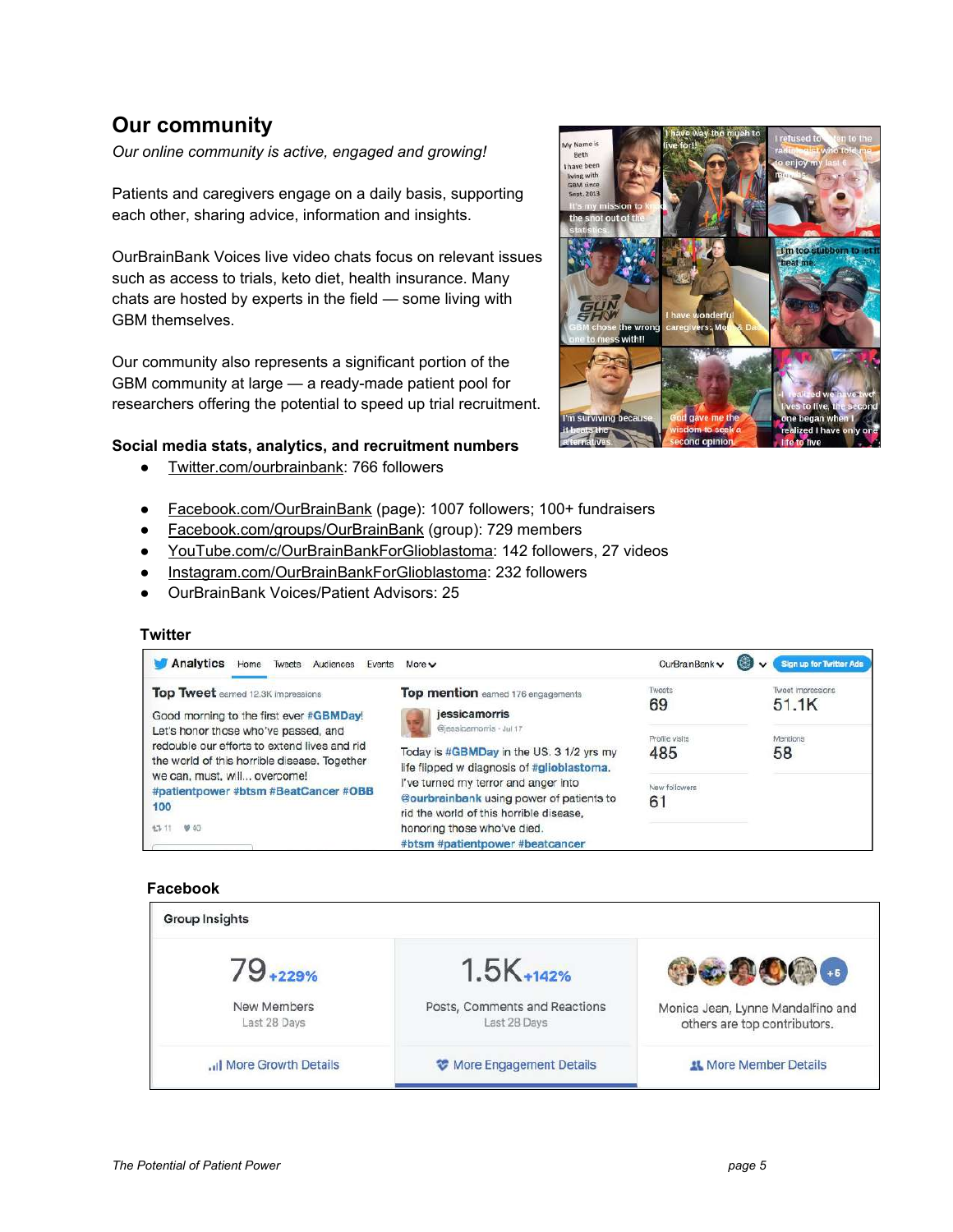## **Our surveys**

Online surveys are an excellent tool to gather opinions; patients want their voices heard. We've conducted two in 2019: one on clinical trials, and another on regulatory and medical reforms to the GBM standard of care. 162 people took the clinical trials survey<sup>5</sup> and 400+ people took the standard of care survey.<sup>6</sup> We conducted this to coincide with the first GBM Awareness Day, July 17<sup>th</sup>, 2019. The surveys' success indicates the motivated nature of the GBM community and the huge need for change in treatment and trial protocols.



## **Our app**

OBB leverges technology designed by uMotif, which designed a

modular platform for e-consent, eCOA/ePRO data capture, and patient engagement. The OBB app is aesthetically pleasing, easy to use, and the underlying technology has been through a rigorous process to protect patient confidentiality.



Through a screen that looks like a flower with 10 petals ("motifs"), people swipe on a petal to select a score on aspects of quality of life that matter to them. This method has been used in one-off studies of more than 100 conditions including Parkinson's disease, rheumatoid arthritis, and chronic pain. Patients can view, download and share their own data, and anonymized data is made available for research purposes. **It empowers patients while also advancing research.**

*Clinical research to discover new and improved drugs, therapies, devices, and methods is historically designed around the needs of researchers, clinicians, and data managers. The status quo fails to fully engage the most important stakeholder: the patient.*

*—* Bruce Hellman uMotif, OBB TechnicalAdvisor, designer of the OBB app

#### *Patients love our app*

App users complete a satisfaction questionnaire after 100 days of app use, and the results of this survey are overwhelmingly positive.

*The OurBrainBank app has helped me to monitor my progress. My data is there for me to review during my ups and downs of my journey.* — Bratton Fennell





<sup>5</sup> <http://www.ourbrainbank.com/media/trials-survey>

<sup>6</sup> <http://www.ourbrainbank.com/media/GBMDay>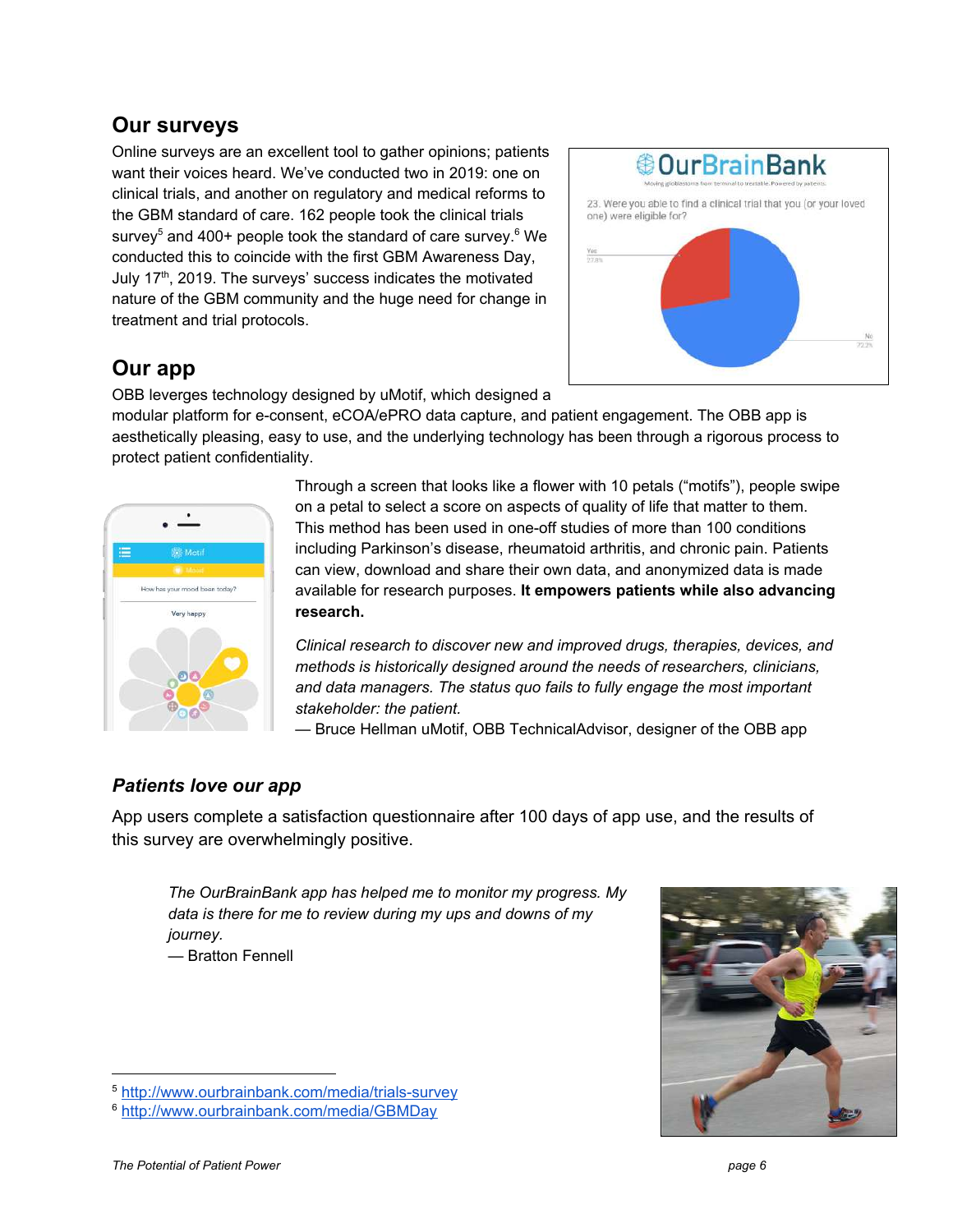I very much enjoy it! It makes me aware of how I'm feeling, whereas before I never gave it much thought. Now I can visualize and make adjustments as needed. I think it will be a great tool for *doctors visits too. I can't always remember how I've been feeling so now I can see!* — Alex O.

*This approach is very important to me, it's keeping doctors and patients up to speed on symptoms and ways to control them, which will inevitably lead to the cure. I believe the more facts the better.*

— Michael C.

*OBB is extremely important so that we can monitor and track the data from people that are going* through GBM, in order to build a bigger set of data, in order to better understand this disease, so *that future patients can benefit from us.*

— Meredith Moore, OBB board member, living with GBM since 2005

*The OurBrainBank app was extremely helpful in keeping track of treatment side-effects. I'm two years post-diagnosis, 21 months No Evidence of Disease. I'm still recovering from treatment, and I also still use OurBrainBank frequently to track fatigue and sleep issues.*

— Patrick K.

*I have been using the OurBrainBank App since shortly after my diagnosis and I find it extremely useful in monitoring my daily symptoms!"* — Lynn O.



*This is amazing!! I LOVE tracking the different symptoms such as*

*memory issues, as hubby doesn't remember having any. I'm looking forward to being able to* bring this to our NO to share. As a caregiver for my husband—I can tell you this is much needed! *—* Anonymous.

I'm looking forward to being able to bring this to my NO to share. I'm positive she'll tell her other patients about it as well! Thank you so much. It's obvious a lot of effort went into this and you all *should be very proud of the gift you've created and are sharing with the rest of us."* — Anonymous

#### *Doctors love our app*

*OurBrainBank will collect data that is vital to researchers seeking to turn glioblastoma around.* The key to tackling this disease lies in research, and for too long we've lacked this critical insight *from patients. The OurBrainBank app closes that gap, and I'm excited at the implications. This has the potential to have a real impact on our ability to extend lives.*

— Fabio Iwamoto MD, Deputy Head of Neuro-Oncology at Columbia University; Chair, OBB Medical Advisors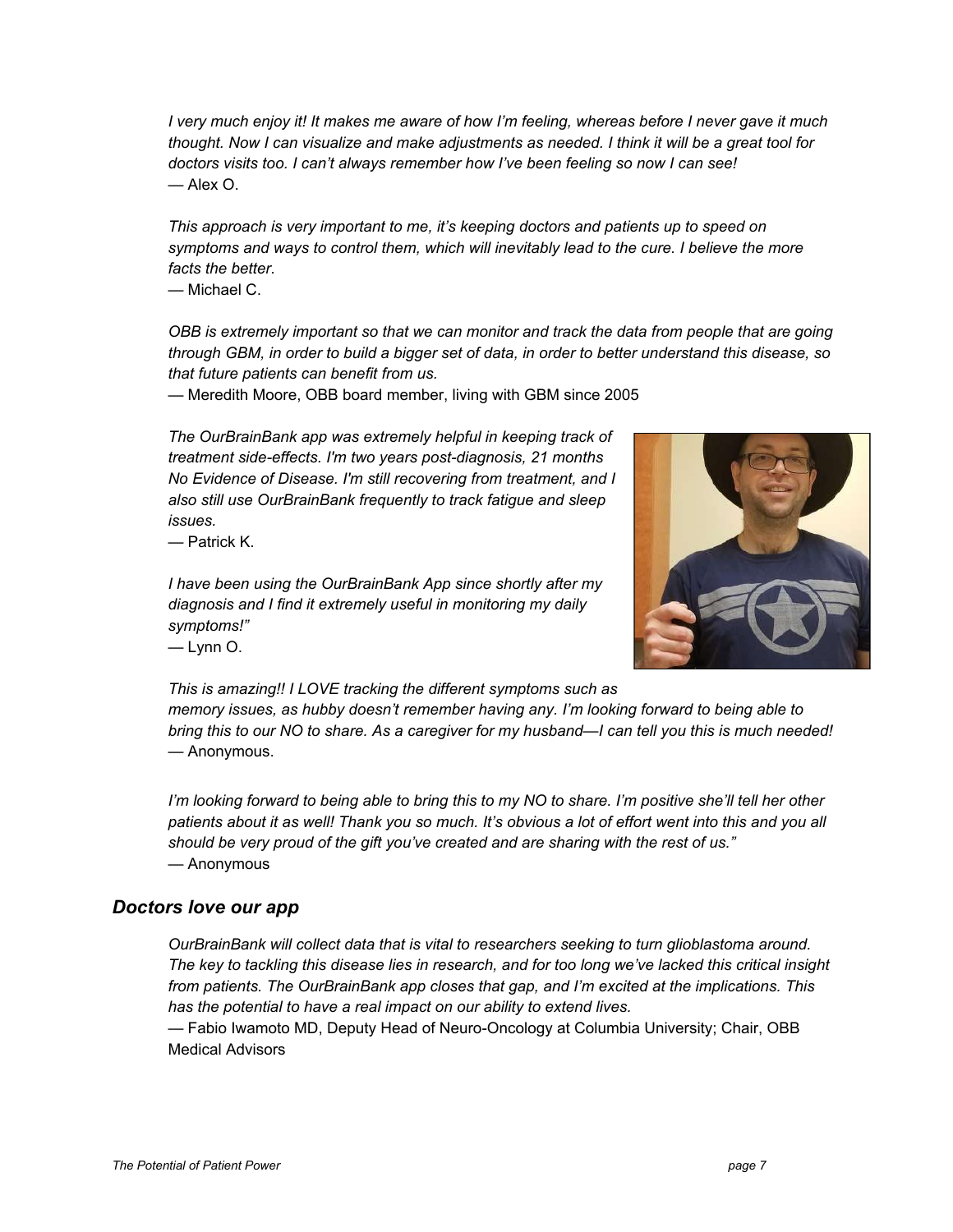We've been approached by doctors and trial specialists in the US, UK, Australia, and Singapore who want to use our app in their studies. The app content is easily customizable for particular symptoms/interests of specific studies.These studies will bring hundreds of new users to our app, and to our community.

**Dr. Kim Kaufman** (Head of Cancer Research) and Dr. Brindha Shivalingam (Director of Neurosurgery) are at Chris O'Brien Lifehouse, one of the premier comprehensive cancer centers in Australia. Their study, GlioNET, is a multi-center observational trial for newly diagnosed glioma patients, aiming to track and observe patients over the entire course of their cancer journey.

*We love the OurBrainBank app — it's a user-friendly, elegant solution to capturing this really important, but under-sampled information. We are so pleased to be able to bring it to Australia and offer it to patients enrolling on our GlioNet observational study. —* Dr. Kim Kaufman

**Dr. Florien Boele**, Leeds Institute of Medical Research at St James's/Leeds Institute of Health Sciences, gained ethics approval for use of the OBB app in the UK and we're planning to launch soon.

*We aim to make the OurBrainBank app available to patients in the United Kingdom, and to learn about patient participation and compliance. The app is simple and intuitive and I am excited to be able to collect and analyse this important data. —* Dr. Florien Boele

**Dr. Laura Donovan**, Neuro-oncology attending at Columbia University, is developing a mindfulness-based intervention for people with brain cancer and their caregivers. She wants to use our app to measure patient-reported outcomes.



*The OurBrainBank app is intuitive and easy to use. As a researcher, I like that the symptom wheel can be customized to track the same symptoms across all study participants. The fact that this app was designed by people with glioblastoma makes it unique among other symptom monitoring apps. As a clinician and researcher, OurBrainBank provides an invaluable opportunity to partner directly with people living with glioblastoma to help improve the experience of people living with this disease.*

*—* Dr. Laura Donovan

#### **OurBrainBank at conferences**

- Head to the Hill, NBTS 2018
- ASCO 2018, 2019
- ABTA National Conference, 2018
- Biden Cancer Summit, 2018
- Partnerships in Clinical Trials Europe: Jessica Morris presented with Dr. Alexis Demopoulos, 2018
- SNO Dr. Fabio Iwamoto presented poster: "Pilot Study of a Smartphone-Based Symptom Assessment for Subjects with Glioblastomas" Abstract published, 2018



- IBTA 4th Biennial World Summit of Brain Tumour Patient Advocates, 2019
- GBM Drug Development Summit: Jessica Morris opening speaker, December 2019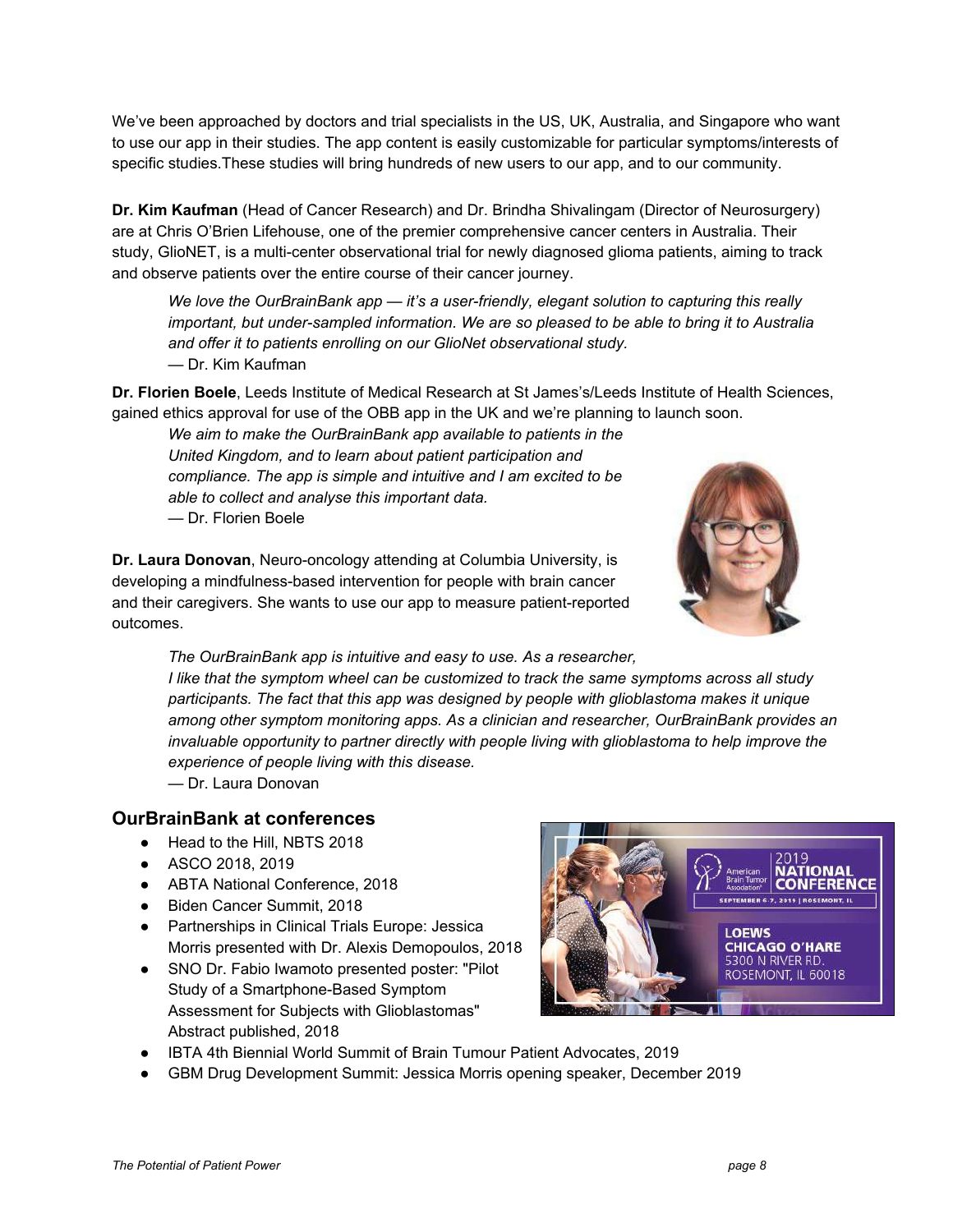## **Our Programs**

#### **OBB Explore**

We're continually exploring how our self-tracking technology and data can best serve patients and the medical community, and how to expand our user-base in the US, and internationally. Global expansion is already in full swing — see "Doctors love our app" above.

OurBrainBank UK is planned to launch in London on 3 December 2019!



#### **OBB Engage**

We're joining a collaboration with the International Brain Tumour Alliance and the National Brain Tumor Society who have been updating and broadening the Brain Tumour Patients Charter of Rights in conjunction with other brain tumor nonprofits around the world. The new Charter will significantly expand on the previous Charter and contains patient-centered principles covering the various rights, challenges and aspirations along the trajectory of the brain tumor patient and caregiver journey.

*The International Brain Tumour Alliance is proud to be working with the National Brain Tumor Society, OurBrainBank and many other brain tumour patient and caregiver organisations around the world to produce a Charter for the rights, challenges and aspirations of the global brain tumour community.*

*— Kathy Oliver, Chair and Co-Director, International Brain Tumour Alliance*

*National Brain Tumor Society is pleased to be collaborating with OurBrainBank to identify and ultimately act on patient-centered health care principles that benefit glioblastoma patients and hopefully all brain tumor patients and caregivers.*

— David Arons, CEO, National Brain Tumor Society

#### **OBB Empower**

Led by Daniel Orringer MD, neurosurgeon at NYU Langone and OBB Medical Advisor, we're investigating a new venture to close the gap between patient need and trial supply. Our clinical trial survey revealed:

- 95% of patients believe that trial enrollment would enhance their sense of wellbeing and longevity
- fewer than 10% of patients enroll in clinical trials
- fewer than 30% of patients were able to find a trial for which they were eligible
- the majority of patients have not been offered a clinical trial
- when patients asked physicians about clinical trials, 80% were told to stick with standard treatment or discouraged from pursuing a clinical trial

These statistics are alarming because we know that clinical trials and experimental treatments are essential to saving lives. OBB Empower is working towards a human-centered clinical trial matching program for patients with GBM.